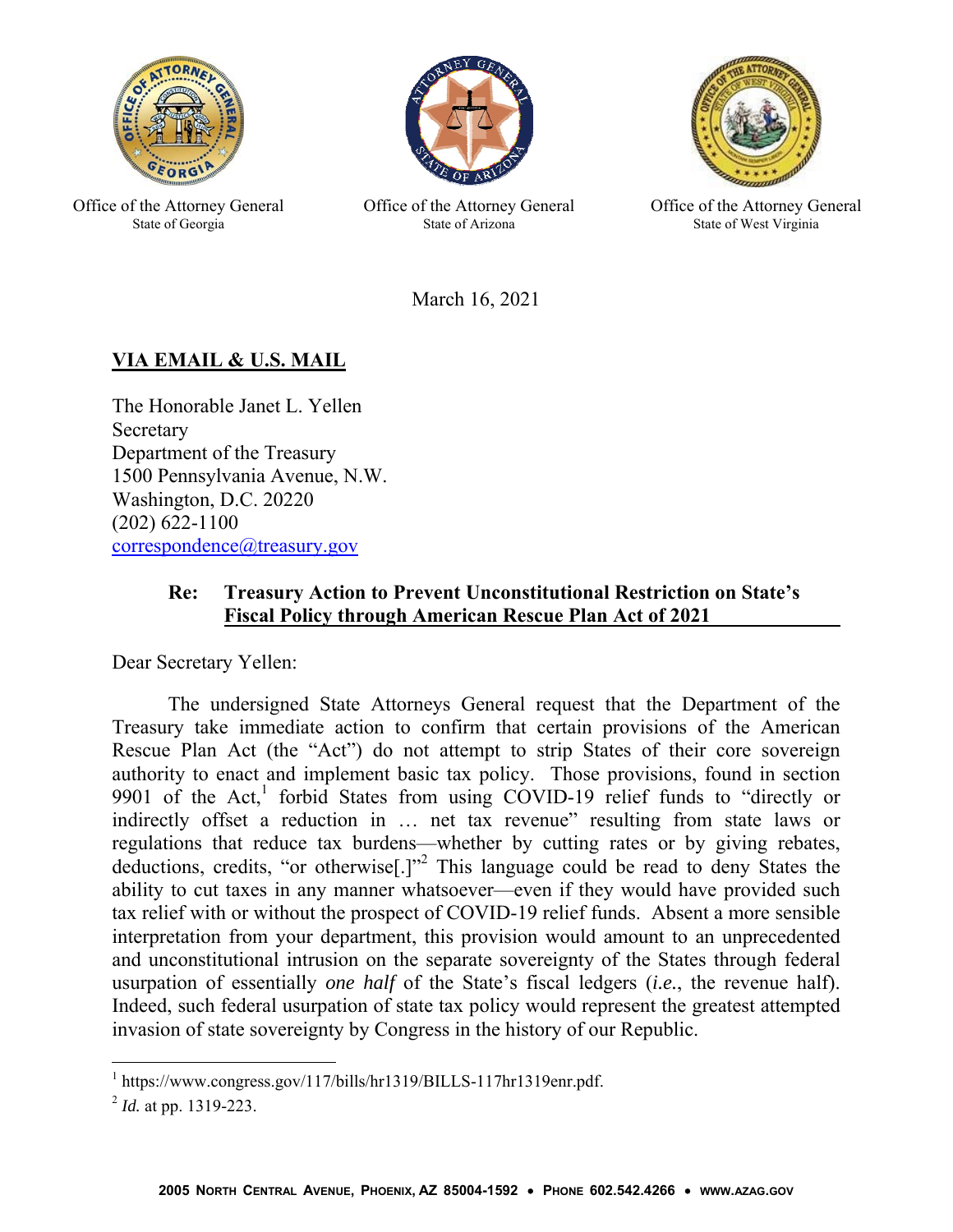Section 9901 of the American Rescue Plan Act, which amends sections 602 and 603 of the Social Security Act, explains what States may and may not use COVID-19 recovery funds for. Most pertinent here, subsection  $602(c)(2)(A)$  (the "Tax Cut Prohibition") prohibits the States from "us[ing] the funds provided under this section ... to either *directly or indirectly* offset a reduction in the net tax revenue of such State or territory resulting from a change in law, regulation, or administrative interpretation during the covered period that reduces any tax (by providing for a reduction in a rate, a rebate, a deduction, a credit, or otherwise) or delays the imposition of any tax or tax increase."<sup>3</sup> States must certify that they will use any COVID-19 relief funds provided under the Act "in compliance with subsection (c) of this section[,]" and if a State fails to comply, the Act requires the State to repay the funds in "an amount equal to the amount of funds used in violation of such subsection.]"<sup>4</sup>

The import of the Act's prohibition against "offsetting" reductions in state tax revenue is unclear, but potentially breathtaking. This provision might have been intended merely to prohibit States from *expressly* taking COVID-19 relief funds and rolling them directly into a tax cut of a similar amount. But its prohibition on "indirectly" offsetting reductions in tax revenue, combined with the list of prohibited kinds of tax reductions (rate cuts, rebates, deductions, credits, or "otherwise"), could also be read to prohibit tax cuts or relief of any stripe, even if wholly unrelated to and independent of the availability of relief funds. After all, money is fungible, and States must balance their budgets. So, in a sense, *any* tax relief enacted by a state legislature after the State has received relief funds could be viewed as "using" those funds as an "offset" that allows the State to provide that tax relief.

Several real and hypothetical examples of state tax policy sharpen this troubling point:

- Arizona voters at the 2020 election voted for a large tax increase related to education that has nothing to do with COVID-19 and the Arizona Legislature may seek to provide an alternative tax structure for small businesses—again having nothing to do with COVID-19 or the federal funds.
- Arizona is phasing out law-enforcement fees on vehicle registration renewals.

<sup>&</sup>lt;sup>3</sup> "Covered period" is defined in Section  $602(g)(1)$  as the period that begins on March 3, 2021, and "ends" on the last day of the fiscal year of such State … in which all funds received by the State … from a payment made under this section or a transfer made under section  $603(c)(4)$  have been expended or returned to, or recovered by, the Secretary."

<sup>&</sup>lt;sup>4</sup> It further provides that "in the case of a violation of subsection (c)(2)(A), the amount the State ... shall be required to repay shall be the lesser of—(1) the amount of the applicable reduction to net tax revenue attributable to such violation; and (2) the amount of funds received by such State … pursuant to a payment made under this section or a transfer made under section  $603(c)(4)$ ."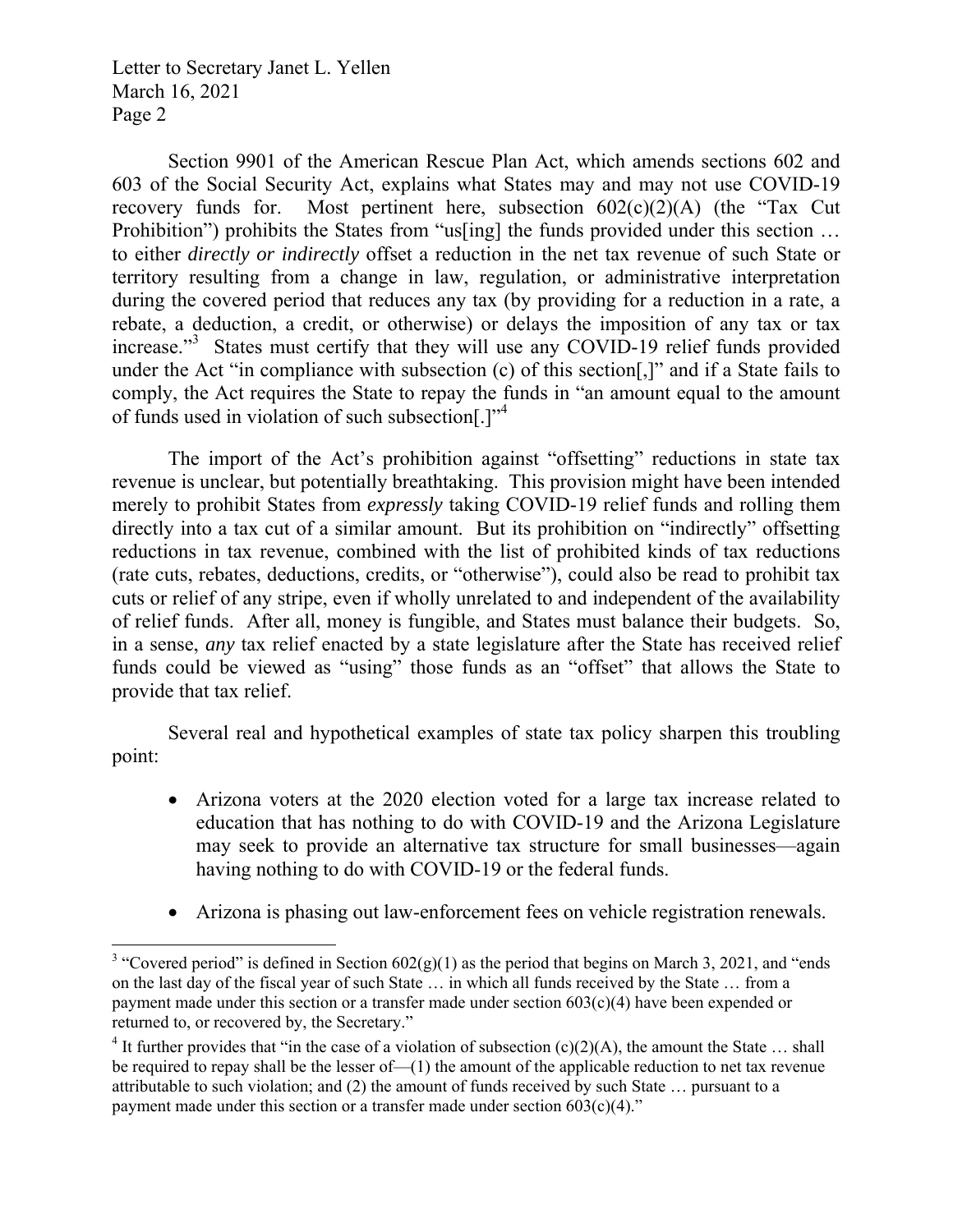- During the current legislative session and prior to the passage of the Act, Georgia's House of Representatives passed a bill, now under consideration by its Senate, that would extend a tax credit for families who adopt a child out of foster care.
- Also during the current legislative session and prior to the passage of the Act, Georgia's House of Representatives passed a bill that raises the standard deduction, which would provide Georgians with an estimated \$140 million in state income tax relief that largely benefits those of lower to middle incomes.
- The West Virginia Legislature is considering a bill to extend the Neighborhood Investment Tax Credit (a charitable program) and increase the annual tax credit cap from \$3 million to \$5 million. These changes are projected to reduce West Virginia tax revenue by roughly \$2 million per year in future years.
- Another bill in West Virginia would expand a limited aircraft repair and maintenance sales tax exemption to all such activities. This change will result in a small reduction in sales tax collections.
- Alabama legislators are currently considering legislation that would allow tax exemptions for organizations that provide care for the sick and terminally ill, offer services for children who are victims of sexual or physical abuse, furnish new homes for victims of natural disasters, and respond to emergencies and provide life-saving, rescue, and first-aid services; tax deductions that would benefit people with special needs and enable citizens to purchase storm shelters to protect their families from tornadoes; and tax credits for hospitals and universities engaged in research and development beneficial to society.
- The Indiana General Assembly is considering a tax credit for donations to public school foundations as well as a tax credit for donations to qualified foster care organizations. It is also considering various sales tax exemptions for purchases such as public safety equipment.
- Kansas is considering decoupling part of its income tax code from the federal tax code, to end a state-level income tax increase caused by pass-through changes from prior federal tax law revisions.
- Kansas is considering giving property or income tax deferrals or credits to small businesses impacted by closure orders during the COVID-19 pandemic.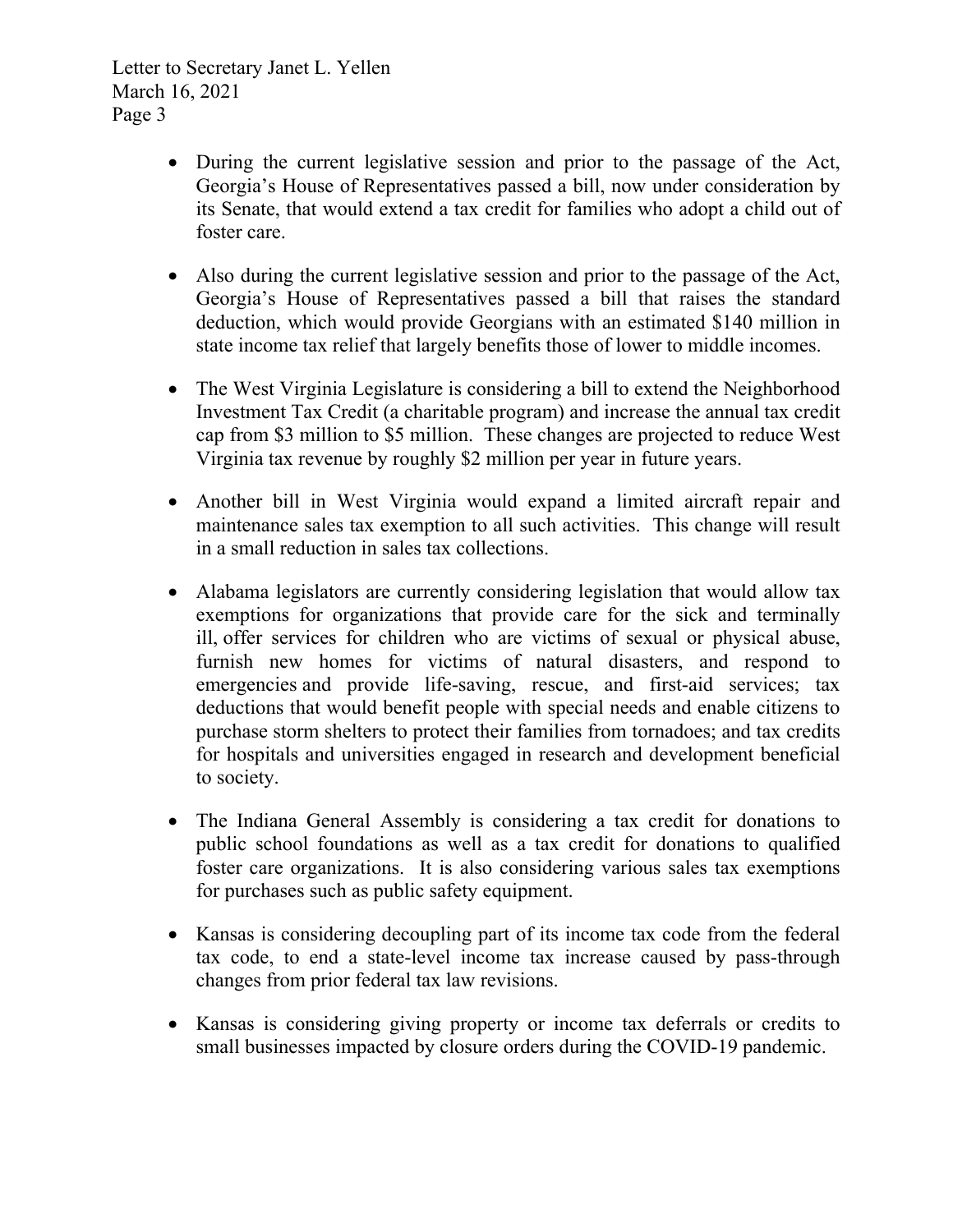- Under bipartisan legislation proposed in Kentucky, homeowners in a proposed tax increment financing district meant to revitalize a predominantly minority area of Louisville hurt by decades of disinvestment would pay property taxes for the next three decades based on their property's assessed value this year. And a housing developer would be able to defer 80% of its annual property taxes, up to \$7.64 million, to offset construction costs.
- Montana's Legislature is considering a very slight income tax cut for most income earners.
- Montana's Legislature is also considering increasing its current education tax credit for families.
- In Oklahoma, a bill has passed the House that would, among other things, restore the refundability of the state's Earned Income Tax Credit.
- Suppose a property decreases in value resulting in a decrease of legally assessed value, and the state keeps the assessed tax *rate* consistent—which results in a decrease in assessed *tax amount*.
- Similarly, suppose a property increases in value, but the State decreases the assessed rate such that the amount of tax assessed remains unchanged.
- Assume that projected state revenue is set to increase 10%, and a state legislature adopts measures such that the state's revenue collection "only" increases 8%.

Not one of these common changes to state tax policy has any real or direct connection to the State's potential receipt of COVID-19 relief funds, yet each of them could be deemed a tax "rebate," "deduction," "credit," or "otherwise" that could result in a "reduction in the net tax revenue" of the State. Thus, each of these otherwise lawful enactments could be construed as violations of the Act's prohibition on "offsetting" tax cuts.

Put aside the gross federal overreach inherent in trying to take state tax policy hostage in this way. If this expansive view of this provision were adopted, it would represent an unprecedented and unconstitutional infringement on the separate sovereignty of the States. When Congress attaches conditions to a States' receipt and use of federal funds, those conditions must (1) be placed "'unambiguously[,]'" (2) relate to "'the federal interest'" for which the spending program was established, (3) not violate other constitutional provisions, and (4) not contain a financial inducement "so coercive as to pass the point at which 'pressure turns into compulsion.'" *See generally South Dakota v.*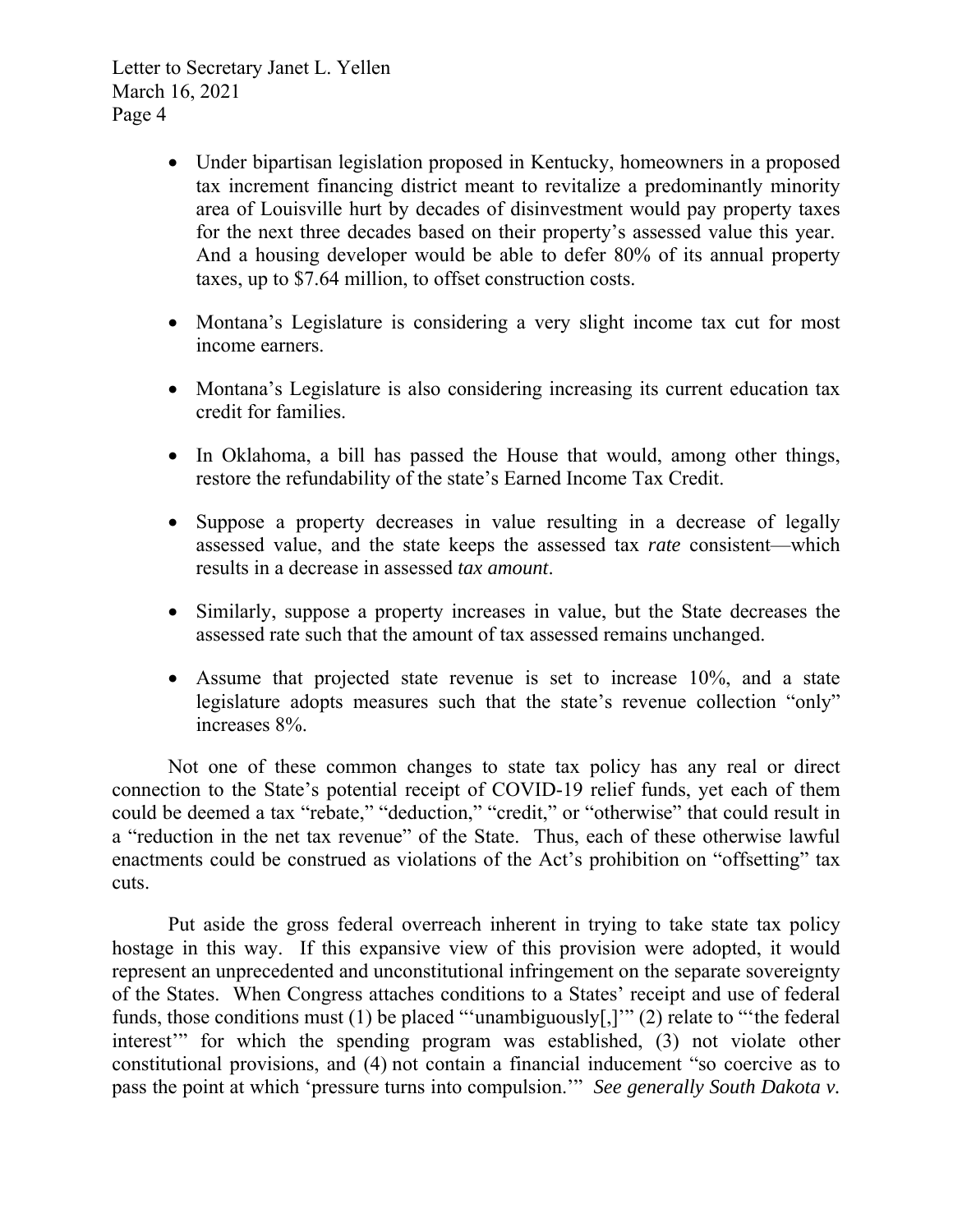*Dole*, 483 U.S. 203, 207-208, 211 (1987); *National Federation of Independent Business v. Sebelius*, 567 U.S. 519 (2012). Spending conditions imposed on States that do not meet these requirements are not "necessary and proper" for exercising Congress' spending power and also infringe on powers "reserved to" the States. U.S. Const. Art. I, Section 8, Clause 18; U.S. Const. Amd. X. The Act's Tax Cut Prohibition violates these requirements.

First, if the Tax Cut Prohibition were interpreted to place any limits on how States could enact tax relief not directly connected to the relief funds provided by the Act, it would impose a hopelessly ambiguous condition on federal funding. The examples listed above make the point: how is a State to know, when accepting the relief funds, whether any of these kinds of commonplace and sensible tax relief measures are "indirectly" offset by COVID-19 relief funds? Is it enough that the funds help balance a state budget that *also* contains tax relief measures? What if the presence of relief funds in 2021's budget effectively frees up funds to offer tax relief in 2022? Absent a clear and narrowing construction by Treasury regulation, States cannot possibly know the bargain they are striking in accepting the relief funds. Yet the "legitimacy of Congress' power to legislate under the spending power … rests on whether the State voluntarily and knowingly accepts the terms of the 'contract.'" *Pennhurst State School and Hospital v. Halderman*, 451 U.S. 1, 17 (1981).

Second, for similar reasons, a maximalist construction of the Tax Cut Prohibition would result in federal conditions that do not relate to the federal interest for which the spending program was established: relief from the economic harms caused by COVID-19. It is one thing to require that coronavirus-stimulus-related money be spent on coronavirus-related stimulus. It is quite another, and beyond Congress's Spending Power, to forbid States from providing tax relief *of any kind*, *for any reason*, merely to ensure that federal funds are spent for their intended purpose.

Third, a broad construction of the Tax Cut Prohibition would violate separation of powers and fundamental democratic principles, and would effectively commandeer half of the State's fiscal ledgers, compelling States to adopt the one-way revenue ratchet of the current Congress for the next three years. For example, if citizens wish to lower their overall tax burden in the next two election cycles, they cannot elect a candidate for state office that could actually carry out such a policy. Similarly, elected officials who wish to spend more public funds would now have a ready excuse for why state surpluses cannot be used to cut taxes: Congress forbids that, so we "have" to spend it instead. Such a system would eliminate the democratic accountability that federalism serves to protect. *See*, *e.g.*, *New York v. United States*, 505 U.S. 144, 169 (1992) ("Accountability is thus diminished when, due to federal coercion, elected state officials cannot regulate in accordance with the views of the local electorate[.]"). The upshot is that, for purposes of setting tax policy, there would now be a single sovereign in the United States: Congress.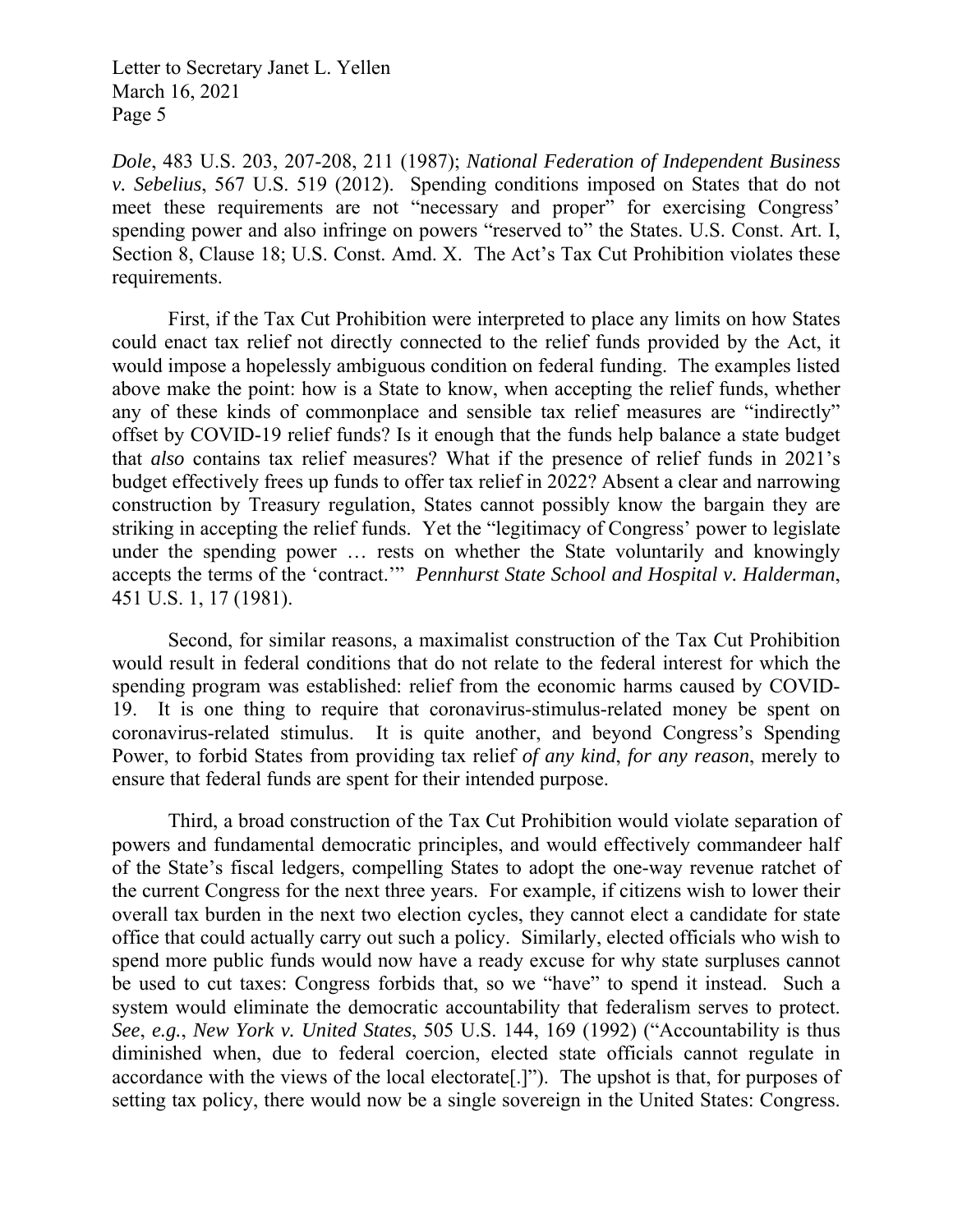But fundamental to our Constitution is separate federal and state sovereigns, who can each set their own taxing policies based on their own independent legislatures.

In addition, a governor could—by mere stroke of a pen—accept the stimulus funds and thereby bind both (1) the legislature of that state and (2) his or her successor as governor from cutting any tax or tax assessment. Congress has no such power to intrude upon the democratic structures of the States, whose republican forms of government are guaranteed by Article IV. Notably, the 117th Congress cannot even bind the 118th Congress from enacting legislation contrary to its legislation. Yet a broad construction of the Tax Cut Prohibition would let the governors of the States in 2021 prohibit future state governors and legislatures from enacting revenue-reducing measures in 2024.

Fourth, the expansive view of the Tax Cut Prohibition is unconstitutionally coercive. No one could dispute that Congress cannot force States to pursue certain tax policies at the state level. *Cf. Sebelius*, 567 U.S. at 577 (plurality) ("'[T]he Constitution has never been understood to confer upon Congress the ability to require the States to govern according to Congress' instructions.' Otherwise the two-government system established by the Framers would give way to a system that vests power in one central government, and individual liberty would suffer." (quoting *New York*, 505 U.S. at162)). Congress may not micromanage a State's fiscal policies in violation of anticommandeering principles nor coerce a State into forfeiting one of its core constitutional functions in exchange for a large check from the federal government. Such "economic dragooning" of the States cannot withstand constitutional scrutiny. *Id*. at 582.

Yet the Act arguably compels that result. The COVID-19 pandemic has wreaked economic havoc across much of the Nation, leaving many citizens in need of short-term financial support, and Congress determined that some of that support would flow through the States. Although some States have weathered the crisis better than others, it is difficult to envision many, if any, turning down this support for their citizens. For example, Arizona has an annual budget of around \$12.4 billion from its general fund, and the moneys from the State Recovery Fund are anticipated to be \$4.8 billion—40 percent of one year's general fund budget. As another example, West Virginia's share represents over 25% of one year's budget. Many States put to the Hobson's choice of taking this financial support or maintaining their sovereign independence to set their own tax policy will be hard pressed to decline the federal funds.

Given the foregoing, we ask that you confirm that the American Rescue Plan Act does not prohibit States from generally providing tax relief through the kinds of measures listed and discussed above and other, similar measures, but at most precludes *express* use of the funds provided under the Act for direct tax cuts rather than for the purposes specified by the Act. In the absence of such an assurance by March 23, we will take appropriate additional action to ensure that our States have the clarity and assurance